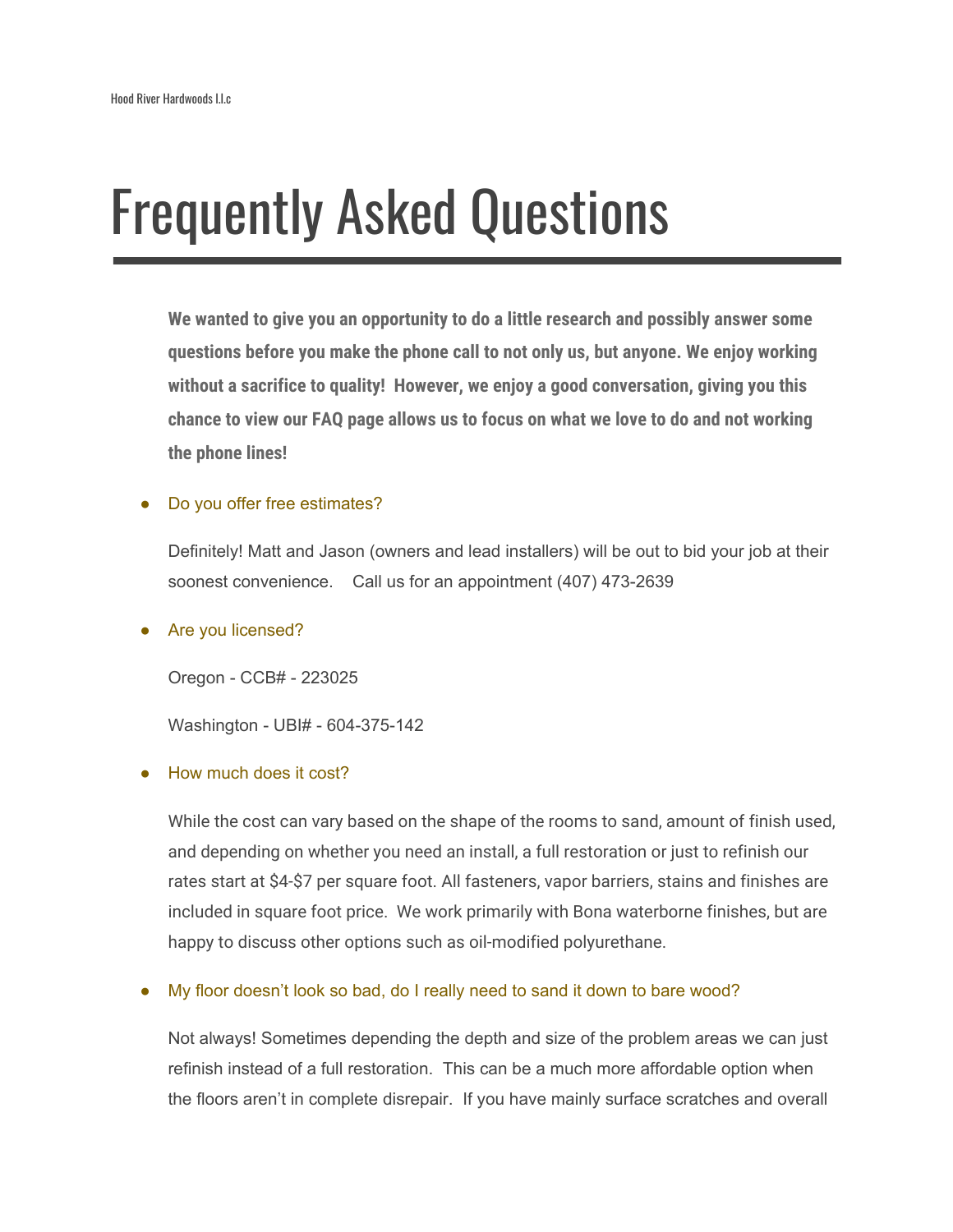your floor is held up then this may be an option for you. Call for an estimate! 407-473-2639

● Will these stains come out?

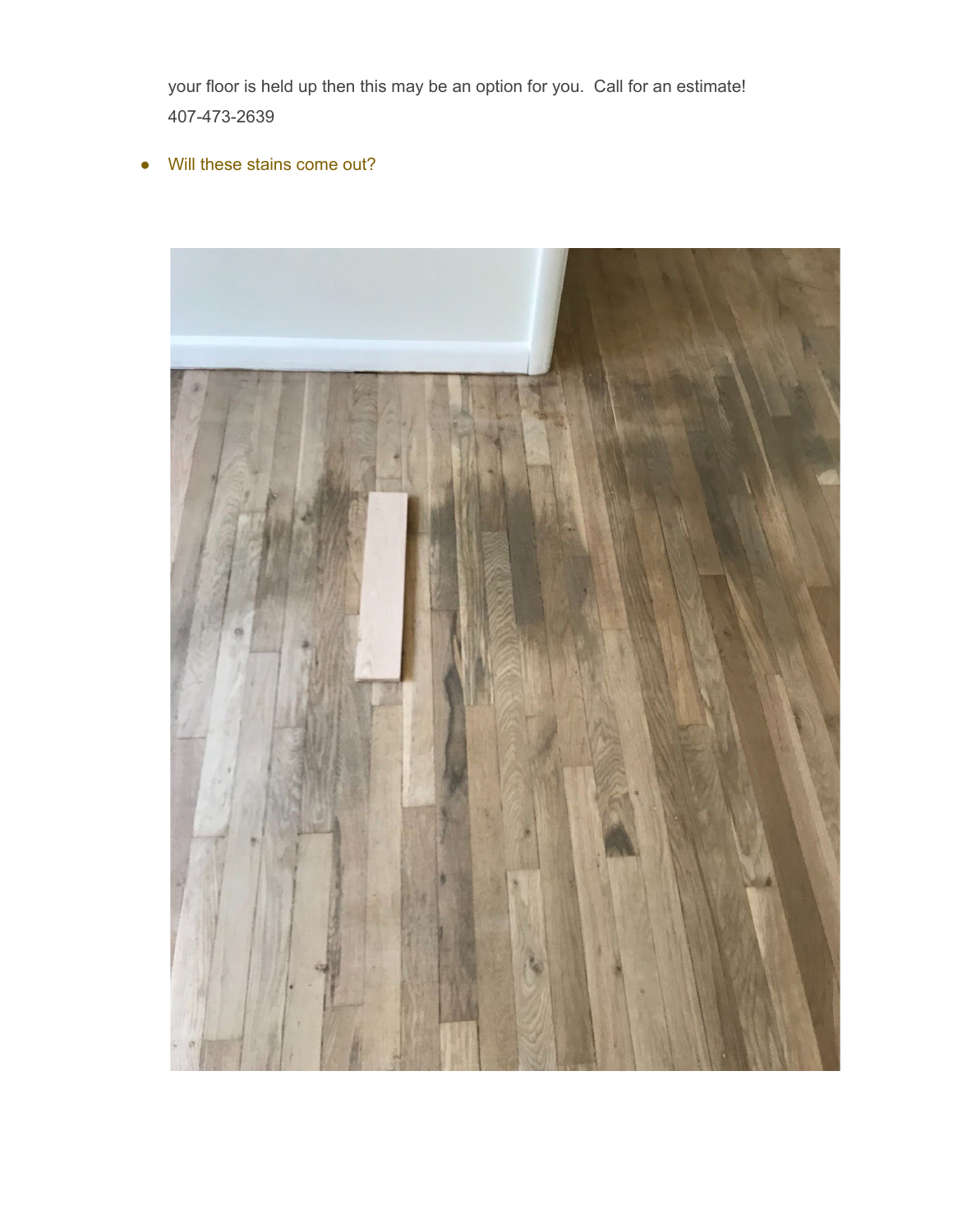This is a difficult question to answer. It is almost impossible to tell by looking if a stain will sand out. Dark stains from urine are the worst, largely because urine is corrosive and chemically burns the wood. However, it is always best to try to sand out a stain before trying more drastic measures - occasionally they sand right out. If the stains don't lighten on sanding, patching is an option.

#### • Can you do patching?

We do! This isn't and option we suggest if the patch you are requesting is greater than 12 boards. In general, the older the house, the older the wood; the older the wood, the less likely it is to a standard shape and size and the more you will work to get replacement boards to fit.

#### • How long will it take?

We can usually refinish 400-500 square feet (a typical living/dining room/entry) in 3-4 days. The sanding is usually finished in one day; subsequent days allow for the finish to dry.

#### ● Do I have to move out while you do it?

Not necessarily. However, if the floor we're sanding is the only access path to bedrooms or your bathroom, we would recommend finding another place to stay during the coating process. And anyone who might be adversely affected by the finish fumes from oil-modified finishes (waterborne finishes are fine)—infants, pregnant women, asthmatics—should not stay in the home during the finishing process.

#### • Can you refinish in the winter with the heat on and the windows closed?

You bet! We work primarily with Bona waterborne finishes which have much lower levels of VOCs and toxic solvents and will not compromise your interior air quality, even during the closed-up winter season. Cracking windows slightly overnight in the affected rooms helps to dissipate fumes without significant heat loss. We do recommend closing vents in the room being sanded to keep dust out of the air circulation system.

#### • Do you take off the quarter-round molding?

We recommend that quarter-round moulding be removed for sanding—it prevents a visible ledge from forming at room edges. However, we do charge for quarter-round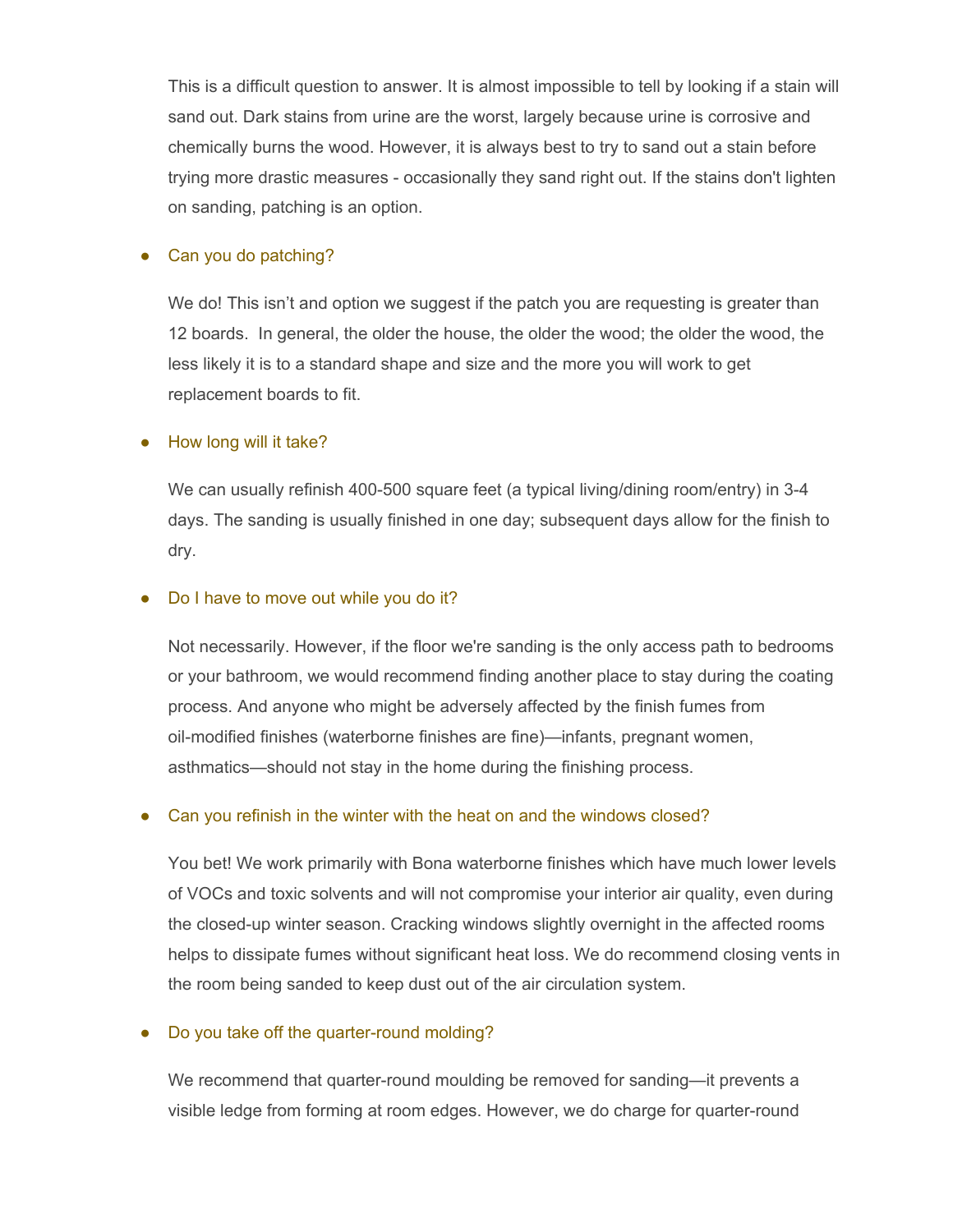removal. Most customers prefer to remove and reinstall it themselves because it's easy and saves them money.

#### ● What else should I do to get ready for the refinishing process?

Remove all furniture and take pictures down from walls in the affected rooms. If your window treatments come down easily, remove those too. Fumes from oil-modified polyurethane can be lethal to small pets (birds, gerbils, guinea pigs—anything smaller than a rabbit) so we require that those animals be removed from the premises for the entire coating process. Larger pets can stay in the home, but we recommend securing them on another level to keep them away from the work area. If your pets are traumatized by strangers or noise, you might consider sending them on a short vacation while the work is completed.

#### • How dusty will my house get?

You will be pleasantly surprised and how clean modern refinishing has become. The laws that were passed in 2010 to control lead dust during renovation decreased the cost and improved the functioning of the vacuums that we attach to our sanders. We use our big HEPA vacs on all jobs now, even when we're not worried about lead, because of how effectively they encapsulate dust (our own respiratory health has improved drastically since we started using the big HEPA vac on all jobs). These vacuums are so effective that we no longer plastic off the rooms to be sanded; it just isn't necessary any more. These days, the chop saw we use on our install jobs produces more wood dust than any of our sanding machines.

#### Whats the difference between oil and water-borne finishes?

Though oil-modified polyurethanes have been the go-to finish for hardwood floors for decades, waterborne finishes have caught up to, and in some cases exceeded them in quality. The greatest advantage of an oil-based polyurethane is how easily it adds a deep amber warmth to all woods. But their fumes and the slow drying times make them difficult to work with, not to mention the vast quantities of paint thinner it takes to clean up all our brushes and applicators. The modern waterborne finishes that we favor have a much lower VOC profile and clean up with water. And the waterborne line allows us to offer a commercial grade catalyzed finish called Traffic that is much more durable that any oil-modified finish. We are happy to accomodate customers who insist on the oil-based finishes, but our default choice will be a waterborne.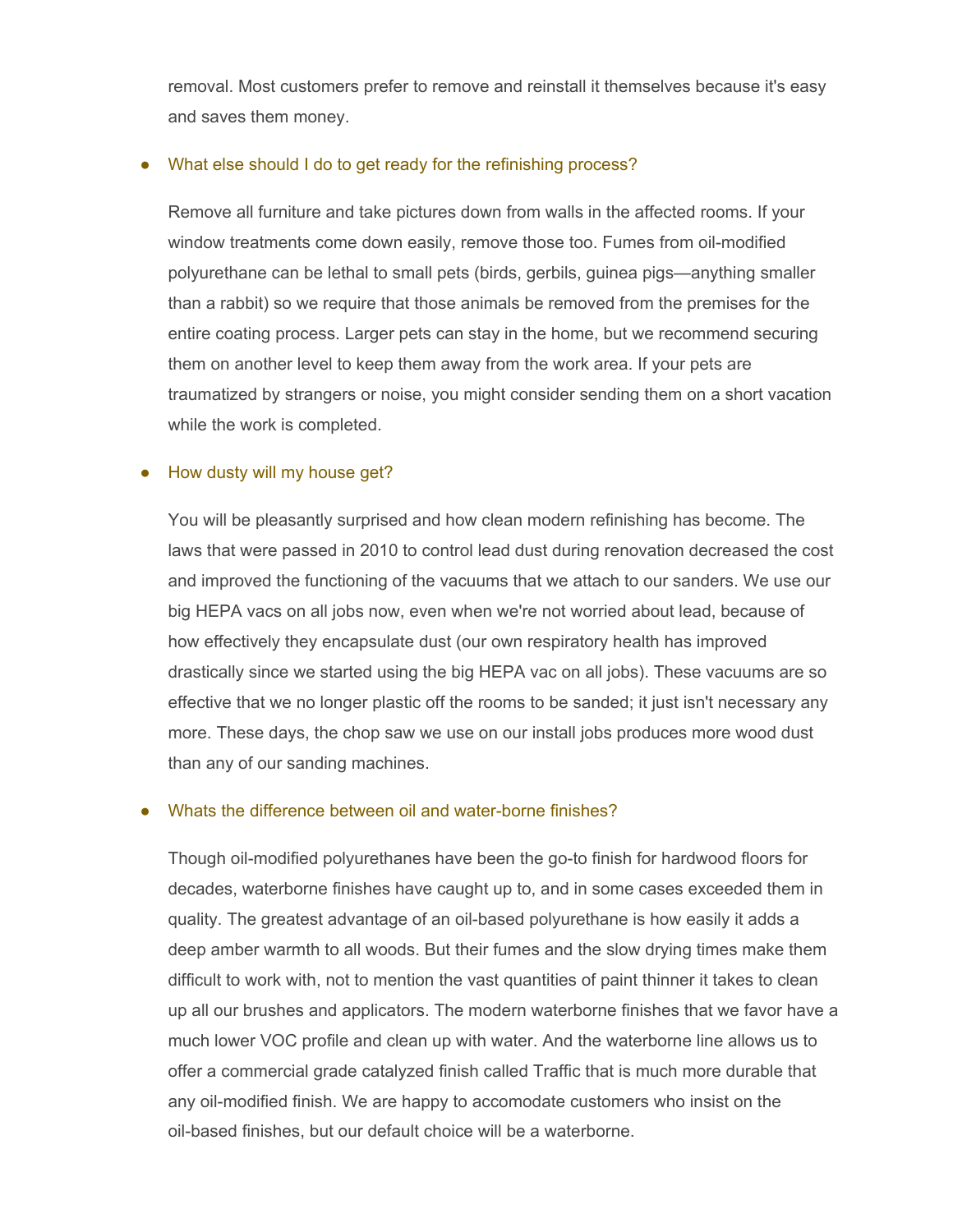#### • Do you install new wood floors?

Absolutely. We specialize in [Sustainable](http://www.snwwood.com/) Northwest Wood flooring because we find that wood behaves better when it's installed in homes in a similar climate to the one where the wood originally grew. Come on down to the showroom and take a look - we are partial to site-finished full 3/4" thickness tongue and groove flooring, but we carry prefinished and engineered flooring options as well from Cali [Bamboo](https://www.calibamboo.com/).

#### Is my subfloor the right composition and thickness to hold strip flooring? What if it isn't?

The ideal substrate for regular 3/4" strip flooring is a minimum of 3/4" of plywood or solid wood. Most homes built prior to 1965 will have an adequate subfloor. The next best option is 3/4" of OSB (Oriented Strand Board). If you have OSB that is thinner than 3/4" or particle board of any thickness, then we have a small problem because both are "crumbly" and won't hold a nail permanently. Inadequate subfloors can be torn out and replaced or, sometimes, we can put a new subfloor directly over the existing one.

#### • I have carpet and a pad laid directly on the subfloor - do you remove that?

We can charge you for tearout of carpet, pad and tack strip or you can do it yourself. It isn't a difficult job, but it is a tedious one because you have to be sure to remove every carpet pad staple.

#### • Do you have to remove the baseboards to install new floor?

All our install jobs are bid with the assumption that all quarter-round, baseboard, radiators and appliances will be removed before we arrive. If we're doing a kitchen install as part of a kitchen renovation, it is often easiest if we install the floor after the old cabinets have been removed but before the new ones have gone in.

# ● Is one species of wood better than another? Is there a difference between different grades of wood?

Choosing hardwood flooring is much like choosing a car; different lifestyles demand different qualities. Most people assume that they need to pick the hardest wood possible, but day-to-day abrasion on a floor is taken by the finish on top of a wood floor, not by the wood itself. So, extremely hard woods will not dent as easily if you throw a can of peas at them, but their density doesn't help the finish last any longer.